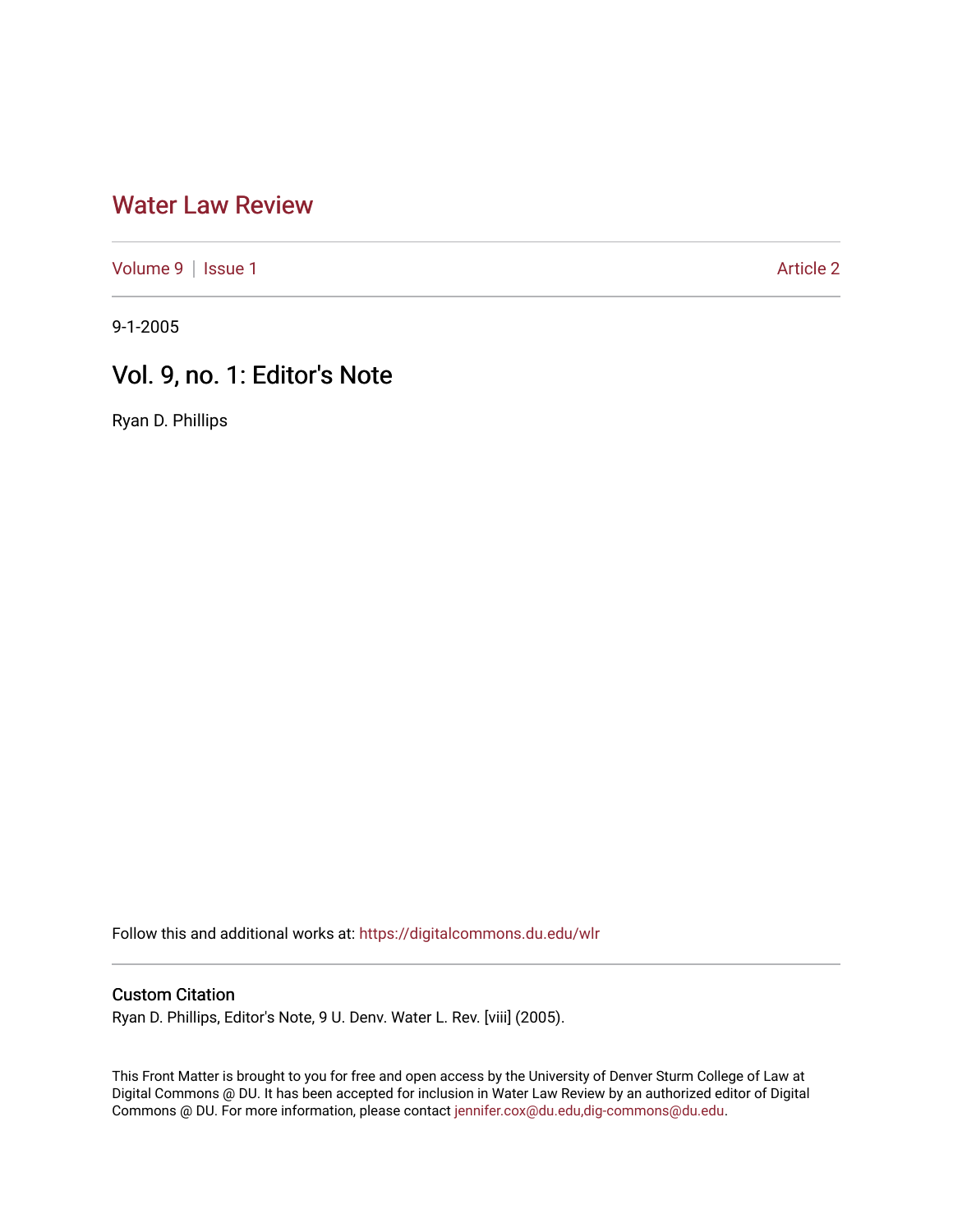## **EDITOR'S NOTE**

From snowmelt and rain clouds, to streams and rivers, every ounce of fresh water must endure a long journey on its way to the ocean. The journey may include a sprinkler system, a turbine, a reservoir, a fish, a kayaker, or even a trip through a wellhead. This incredibly complex and diverse hydrologic system inspired the equally diverse system of law governing the distribution of water. This issue of the *Water Law Review* highlights the diversity of the body of law that we casually refer to as "water law." Collectively, the articles in this issue serve to remind us that when dealing with a resource that travels beyond jurisdictional lines, we must often look beyond our state laws to those of neighboring states as well as federal law, constitutional law, and international law.

In our lead article, *Governmental Interference with the Use of Water:* When *Do Unconstitutional "Takings" Occur?,* James Davenport, Craig Bell, and other members of the Western States Water Council's Legal Committee provide a thorough and in-depth review of takings jurisprudence. After evaluating the law on takings, they apply the law to interests in water to determine when courts might find an unconstitutional taking requiring just compensation. Lastly, the authors discuss the valuation of just compensation when the government unconstitutionally takes a private interest in water.

Moving from constitutional law to federal law, Kent Holsinger discusses the Colorado River Storage Project Act ("CRSPA") in *Colorado River Storage Project Act Purposes: Does the Tail Wag the Dog?.* In this article, Mr. Holsinger explores Congress's intent in passing the CRSPA. He considers both legislative history and the CRSPA's interaction with other federal laws addressing the issue of how Congress should operate CRSPA facilities.

From federal law we transition to state law in *Sustaining the Unsustainable: Development of the Denver Basin Aquifers* by Eric Potyondy. Mr. Potyondy first provides a thorough discussion of the hydrology of the Denver Basin aquifers and Colorado groundwater law. He then goes on to offer some solutions to resolve the disparity between the science of groundwater hydrology and the law.

In *A Tale of Two River Basins: The Southeast Finds Itself in a Rare Interstate Water Struggle,* Andrew Thornley discusses the dispute over interstate waters between Alabama, Florida, and Georgia. Focusing on two extremely important southeastern river basins, the Apalachicola-Chattahoochee-Flint River system and the Alabama-Coosa-Tallapoosa River system, Mr. Thornley discusses the desires of each state, the key issues of the dispute, and the current lack of a solution.

Our "International Perspectives" section addresses an international issue close to home, the Colorado River. In *Saving a Dying Oasis: Utiliz-*